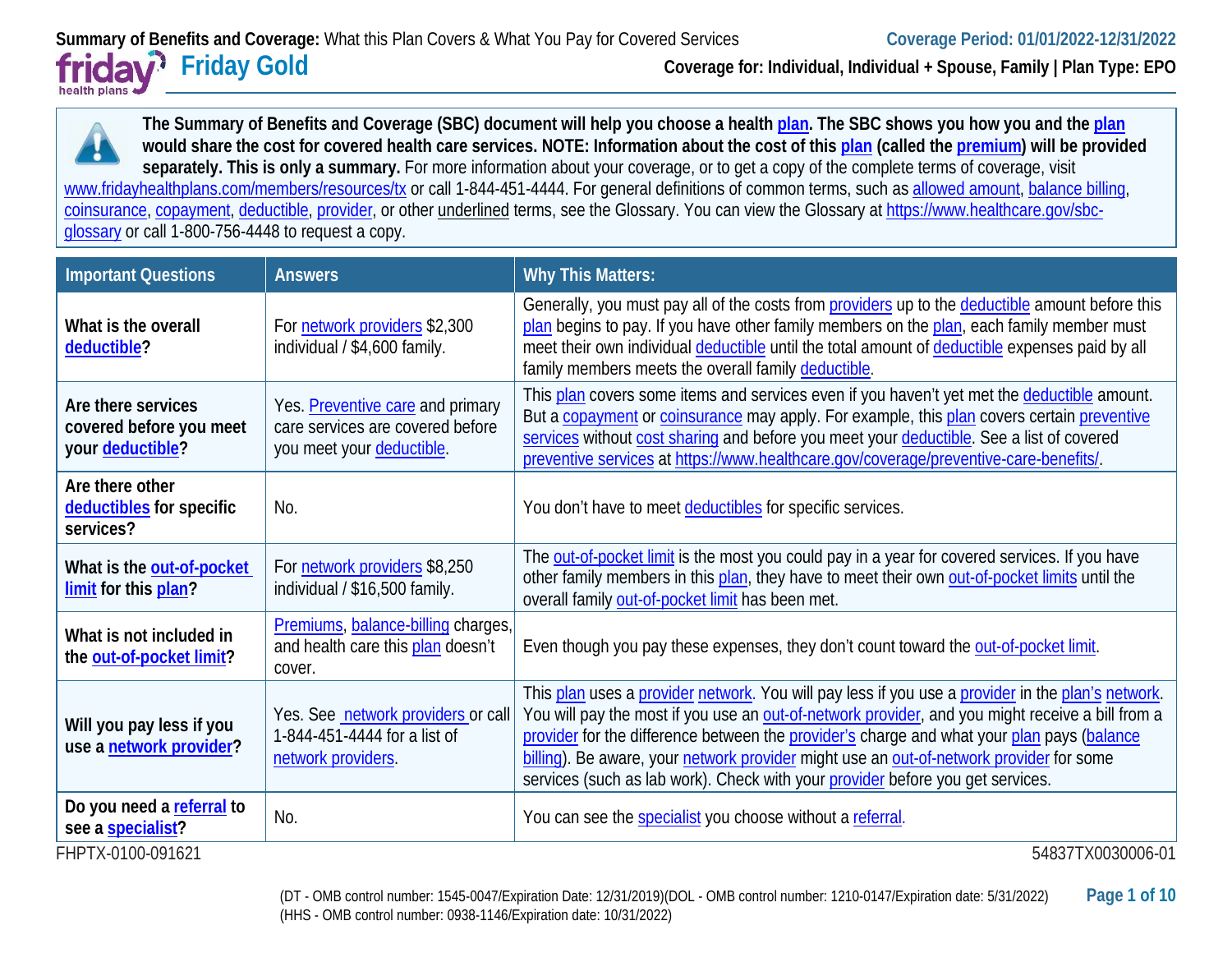All **[copayment](https://www.healthcare.gov/sbc-glossary/#copayment)** and **[coinsurance](https://www.healthcare.gov/sbc-glossary/#coinsurance)** costs shown in this chart are after your **[deductible](https://www.healthcare.gov/sbc-glossary/#deductible)** has been met, if a **[deductible](https://www.healthcare.gov/sbc-glossary/#deductible)** applies.  $\blacktriangle$ 

|                                                                                              |                                                     | <b>What You Will Pay</b>                            |                                                           | Limitations, Exceptions, & Other Important<br><b>Information</b>                                                                                                                                                                                                  |
|----------------------------------------------------------------------------------------------|-----------------------------------------------------|-----------------------------------------------------|-----------------------------------------------------------|-------------------------------------------------------------------------------------------------------------------------------------------------------------------------------------------------------------------------------------------------------------------|
| <b>Common Medical Event</b>                                                                  | <b>Services You May Need</b>                        | <b>Network Provider</b><br>(You will pay the least) | <b>Out-of-Network Provider</b><br>(You will pay the most) |                                                                                                                                                                                                                                                                   |
|                                                                                              | Primary care visit to treat<br>an injury or illness | No charge/visit;<br>deductible does not apply       | Not covered                                               | Friday designated Telemedicine providers are<br>not subject to deductible and covered in full.                                                                                                                                                                    |
| If you visit a health care<br>provider's office or                                           | <b>Specialist</b> visit                             | 20% coinsurance after<br>deductible                 | Not covered                                               | <b>None</b>                                                                                                                                                                                                                                                       |
| clinic                                                                                       | Preventive care/screening/<br>immunization          | No charge; Deductible<br>waived                     | Not covered                                               | You may have to pay for services that aren't<br>preventive. Ask your provider if the services<br>needed are preventive. Then check what your<br>plan will pay for.                                                                                                |
|                                                                                              | Diagnostic test (x-ray,<br>blood work)              | 20% coinsurance after<br>deductible                 | Not covered                                               | For some diagnostic and imaging services,<br>preauthorization may be required. If You obtain                                                                                                                                                                      |
| If you have a test                                                                           | Imaging (CT/PET scans,<br>MRIS)                     | 20% coinsurance after<br>deductible                 | Not covered                                               | services without a preauthorization when one is<br>required and the plan agrees to pay the claim;<br>the plan may exercise its rights to impose a<br>penalty of 50% of the allowed amount in which<br>You will be responsible for the other 50%.*See<br>Section 7 |
| If you need drugs to<br>treat your illness or<br>condition                                   | Generic drugs (Tier 1)                              | No charge; Deductible<br>waived                     | Not covered                                               | Applies to formulary preferred generic only. Up<br>to 30-day supply Retail and up to 90-day<br>supply Retail & Mail Order, except narcotics<br>and Specialty drugs.                                                                                               |
| More information about<br>prescription drug<br>coverage is available at<br><b>Click Here</b> | Preferred brand drugs<br>(Tier 3)                   | 20% coinsurance after<br>deductible                 | Not covered                                               | Applies to formulary preferred brand only. *See<br>Section 7                                                                                                                                                                                                      |
|                                                                                              | Non-preferred drugs<br>(Tier $2 & 4$ )              | 50% coinsurance after<br>deductible                 | Not covered                                               | Applies to formulary non-preferred brand, non-<br>preferred generic and non-preferred specialty.                                                                                                                                                                  |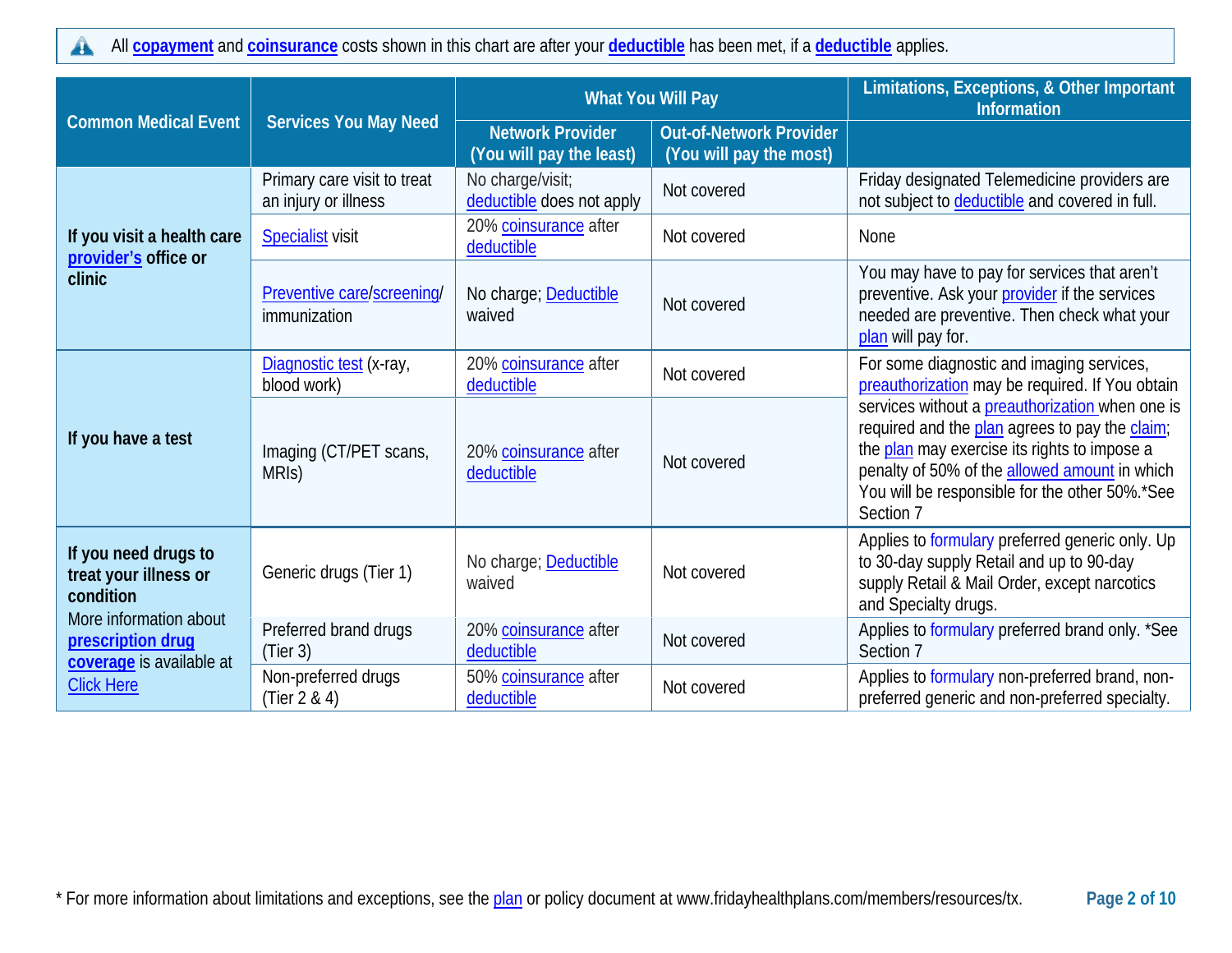|                                            |                                                   | <b>What You Will Pay</b>                            |                                                           | Limitations, Exceptions, & Other Important<br><b>Information</b>                                                                                                                                                                                                                                                                                                                                                                                                            |
|--------------------------------------------|---------------------------------------------------|-----------------------------------------------------|-----------------------------------------------------------|-----------------------------------------------------------------------------------------------------------------------------------------------------------------------------------------------------------------------------------------------------------------------------------------------------------------------------------------------------------------------------------------------------------------------------------------------------------------------------|
| <b>Common Medical Event</b>                | <b>Services You May Need</b>                      | <b>Network Provider</b><br>(You will pay the least) | <b>Out-of-Network Provider</b><br>(You will pay the most) |                                                                                                                                                                                                                                                                                                                                                                                                                                                                             |
|                                            | <b>Specialty drugs</b><br>(Tier 5)                | 50% coinsurance after<br>deductible                 | Not covered                                               | Applies to formulary specialty only. Some<br>specialty medications are available in other<br>tiers. Not all <b>specialty drugs</b> are covered, and<br>preauthorization may be required. If You obtain<br>services without a preauthorization when one is<br>required and the plan agrees to pay the claim;<br>the plan may exercise its rights to impose a<br>penalty of 50% of the allowed amount in which<br>You will be responsible for the other 50%.*See<br>Section 7 |
|                                            | Facility fee (e.g.,<br>ambulatory surgery center) | 20% coinsurance after<br>deductible                 | Not covered                                               | Preauthorization may be required. If You obtain<br>services without a preauthorization when one is                                                                                                                                                                                                                                                                                                                                                                          |
| If you have outpatient<br>surgery          | Physician/surgeon fees                            | 20% coinsurance after<br>deductible                 | Not covered                                               | required and the plan agrees to pay the claim;<br>the plan may exercise its rights to impose a<br>penalty of 50% of the allowed amount in which<br>You will be responsible for the other 50%.*See<br>Section 7                                                                                                                                                                                                                                                              |
|                                            | <b>Emergency room care</b>                        | 50% coinsurance after<br>deductible                 | 50% coinsurance after<br>deductible                       | You pay the same as In-network if it is an<br>emergency as defined in your plan.                                                                                                                                                                                                                                                                                                                                                                                            |
| If you need immediate<br>medical attention | <b>Emergency medical</b><br>transportation        | 20% coinsurance after<br>deductible                 | 20% coinsurance after<br>deductible                       | You pay the same as In-network if it is an<br>emergency as defined in your plan.                                                                                                                                                                                                                                                                                                                                                                                            |
|                                            | <b>Urgent care</b>                                | \$75 copay/visit:<br>Deductible waived              | \$75 copay/visit:<br>Deductible waived                    | <b>None</b>                                                                                                                                                                                                                                                                                                                                                                                                                                                                 |
|                                            | Facility fee (e.g., hospital<br>room)             | 20% coinsurance after<br>deductible                 | Not covered                                               | Preauthorization is required, unless for<br>emergency. If You obtain services without a                                                                                                                                                                                                                                                                                                                                                                                     |
| If you have a hospital<br>stay             | Physician/surgeon fees                            | 20% coinsurance after<br>deductible                 | Not covered                                               | preauthorization when one is required and the<br>plan agrees to pay the claim; the plan may<br>exercise its rights to impose a penalty of 50%<br>of the allowed amount in which You will be<br>responsible for the other 50%.*See Section 7                                                                                                                                                                                                                                 |
| If you need mental<br>health, behavioral   | <b>Outpatient services</b>                        | No charge /visit;<br>deductible does not apply      | Not covered                                               | All inpatient and non-routine Outpatient non-<br>emergency Mental Health, Severe Mental                                                                                                                                                                                                                                                                                                                                                                                     |
| health, or substance<br>abuse services     | Inpatient services                                | 20% coinsurance after<br>deductible                 | Not covered                                               | Illness or Substance Abuse require<br>preauthorization. If You obtain services without                                                                                                                                                                                                                                                                                                                                                                                      |

\* For more information about limitations and exceptions, see the [plan](https://www.healthcare.gov/sbc-glossary/#plan) or policy document at www.fridayhealthplans.com/members/resources/tx. **Page 3 of 10**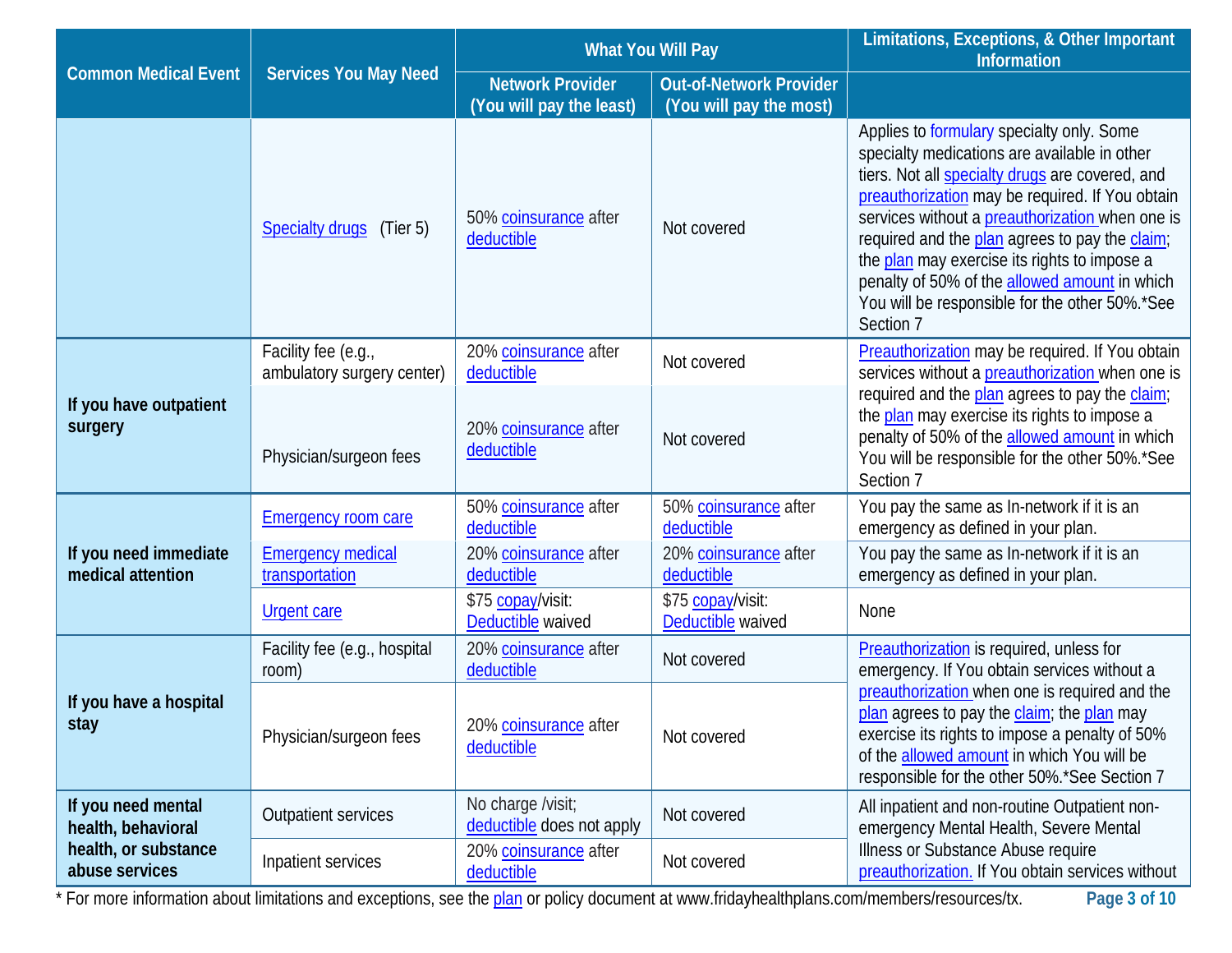|                                                                         |                                              | <b>What You Will Pay</b>                            |                                                           | Limitations, Exceptions, & Other Important<br><b>Information</b>                                                                                                                                                                                                                                                                                                                                                                                                                                                                                                                                                        |
|-------------------------------------------------------------------------|----------------------------------------------|-----------------------------------------------------|-----------------------------------------------------------|-------------------------------------------------------------------------------------------------------------------------------------------------------------------------------------------------------------------------------------------------------------------------------------------------------------------------------------------------------------------------------------------------------------------------------------------------------------------------------------------------------------------------------------------------------------------------------------------------------------------------|
| <b>Common Medical Event</b>                                             | <b>Services You May Need</b>                 | <b>Network Provider</b><br>(You will pay the least) | <b>Out-of-Network Provider</b><br>(You will pay the most) |                                                                                                                                                                                                                                                                                                                                                                                                                                                                                                                                                                                                                         |
|                                                                         |                                              |                                                     |                                                           | a preauthorization when one is required and<br>the plan agrees to pay the claim; the plan may<br>exercise its rights to impose a penalty of 50%<br>of the allowed amount in which You will be<br>responsible for the other 50%.*See Section 7                                                                                                                                                                                                                                                                                                                                                                           |
|                                                                         | Office visits                                | 20% coinsurance after<br>deductible                 | Not covered                                               | Cost sharing does not apply for preventive<br>services. Depending on the type of services, a                                                                                                                                                                                                                                                                                                                                                                                                                                                                                                                            |
| If you are pregnant                                                     | Childbirth/delivery<br>professional services | 20% coinsurance after<br>deductible                 | Not covered                                               | coinsurance may apply. Maternity care may<br>include tests and services described elsewhere                                                                                                                                                                                                                                                                                                                                                                                                                                                                                                                             |
|                                                                         | Childbirth/delivery facility<br>services     | 20% coinsurance after<br>deductible                 | Not covered                                               | in the SBC (i.e., ultrasound). Will cover 48-hour<br>hospital stay for uncomplicated vaginal delivery<br>and 96-hour hospital stay for uncomplicated<br>caesarean section                                                                                                                                                                                                                                                                                                                                                                                                                                               |
|                                                                         | Home health care                             | 50% coinsurance after<br>deductible                 | Not covered                                               | 60 days/year. Preauthorization is required after<br>the first 30 visits. If You obtain services without<br>a preauthorization when one is required and<br>the plan agrees to pay the claim; the plan may<br>exercise its rights to impose a penalty of 50%<br>of the allowed amount in which You will be<br>responsible for the other 50%.                                                                                                                                                                                                                                                                              |
| If you need help<br>recovering or have<br>other special health<br>needs | <b>Rehabilitation services</b>               | 20% coinsurance after<br>deductible                 | Not covered                                               | Limited to combined 35 visits per year,<br>including Chiropractic. These services may<br>include physical and occupational therapy,<br>speech-language pathology, and other services<br>for people with disabilities in a variety of<br>inpatient and/or outpatient settings. Referral<br>required. Preauthorization may be required If<br>You obtain services without a preauthorization<br>when one is required and the plan agrees to<br>pay the claim; the plan may exercise its rights<br>to impose a penalty of 50% of the allowed<br>amount in which You will be responsible for the<br>other 50%.*See Section 7 |
|                                                                         | <b>Habilitation services</b>                 | 20% coinsurance after                               | Not covered                                               | 35 visits/year. The 35-visit limit does not apply<br>to mental health and substance use disorder or                                                                                                                                                                                                                                                                                                                                                                                                                                                                                                                     |

\* For more information about limitations and exceptions, see the [plan](https://www.healthcare.gov/sbc-glossary/#plan) or policy document at www.fridayhealthplans.com/members/resources/tx. **Page 4 of 10**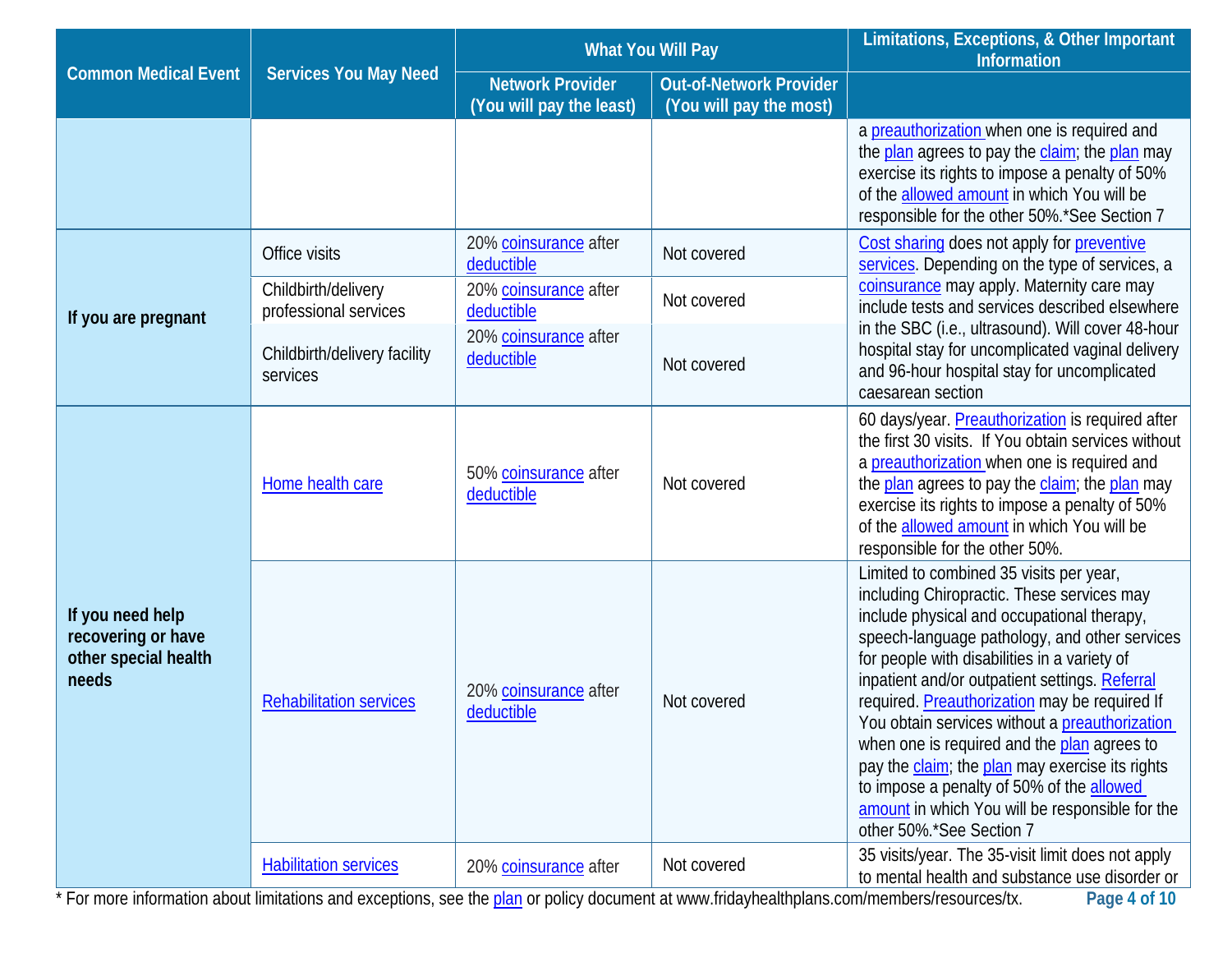|                             |                                     | <b>What You Will Pay</b>                            |                                                           | Limitations, Exceptions, & Other Important<br><b>Information</b>                                                                                                                                                                                                                                                                                                                                                                                                |
|-----------------------------|-------------------------------------|-----------------------------------------------------|-----------------------------------------------------------|-----------------------------------------------------------------------------------------------------------------------------------------------------------------------------------------------------------------------------------------------------------------------------------------------------------------------------------------------------------------------------------------------------------------------------------------------------------------|
| <b>Common Medical Event</b> | <b>Services You May Need</b>        | <b>Network Provider</b><br>(You will pay the least) | <b>Out-of-Network Provider</b><br>(You will pay the most) |                                                                                                                                                                                                                                                                                                                                                                                                                                                                 |
|                             |                                     | deductible                                          |                                                           | autism. Referral required. Preauthorization<br>may be required. If You obtain services without<br>a preauthorization when one is required and<br>the plan agrees to pay the claim; the plan may<br>exercise its rights to impose a penalty of 50%<br>of the allowed amount in which You will be<br>responsible for the other 50%.*See Section 7                                                                                                                 |
|                             | <b>Skilled nursing care</b>         | 20% coinsurance after<br>deductible                 | Not covered                                               | 25 days/year. If You obtain services without a<br>preauthorization when one is required and the<br>plan agrees to pay the claim; the plan may<br>exercise its rights to impose a penalty of 50%<br>of the allowed amount in which You will be<br>responsible for the other 50%.*See Section 7                                                                                                                                                                   |
|                             | <b>Durable medical</b><br>equipment | 20% coinsurance after<br>deductible                 | Not covered                                               | Only <b>Durable medical equipment</b> considered<br>standard and/or basic as defined by nationally<br>recognized guidelines are covered.<br>Preauthorization may be required If You obtain<br>services without a preauthorization when one is<br>required and the plan agrees to pay the claim;<br>the plan may exercise its rights to impose a<br>penalty of 50% of the allowed amount in which<br>You will be responsible for the other 50%.*See<br>Section 7 |
|                             | <b>Hospice services</b>             | 20% coinsurance after<br>deductible                 | Not covered                                               | Benefits for Inpatient and in-home Hospice<br>services are Covered if you are terminally ill.<br>Preauthorization is required. If You obtain<br>services without a preauthorization when one is<br>required and the plan agrees to pay the claim;<br>the plan may exercise its rights to impose a<br>penalty of 50% of the allowed amount in which<br>You will be responsible for the other 50%.*See<br>Section 7                                               |
| If your child needs         | Children's eye exam                 | No charge                                           | Not covered                                               | Coverage limited to one exam/year.                                                                                                                                                                                                                                                                                                                                                                                                                              |
| dental or eye care          | Children's glasses                  | No charge                                           | Not covered                                               | Covers one (1) pair of lenses/year when a                                                                                                                                                                                                                                                                                                                                                                                                                       |

\* For more information about limitations and exceptions, see the [plan](https://www.healthcare.gov/sbc-glossary/#plan) or policy document at www.fridayhealthplans.com/members/resources/tx. **Page 5 of 10**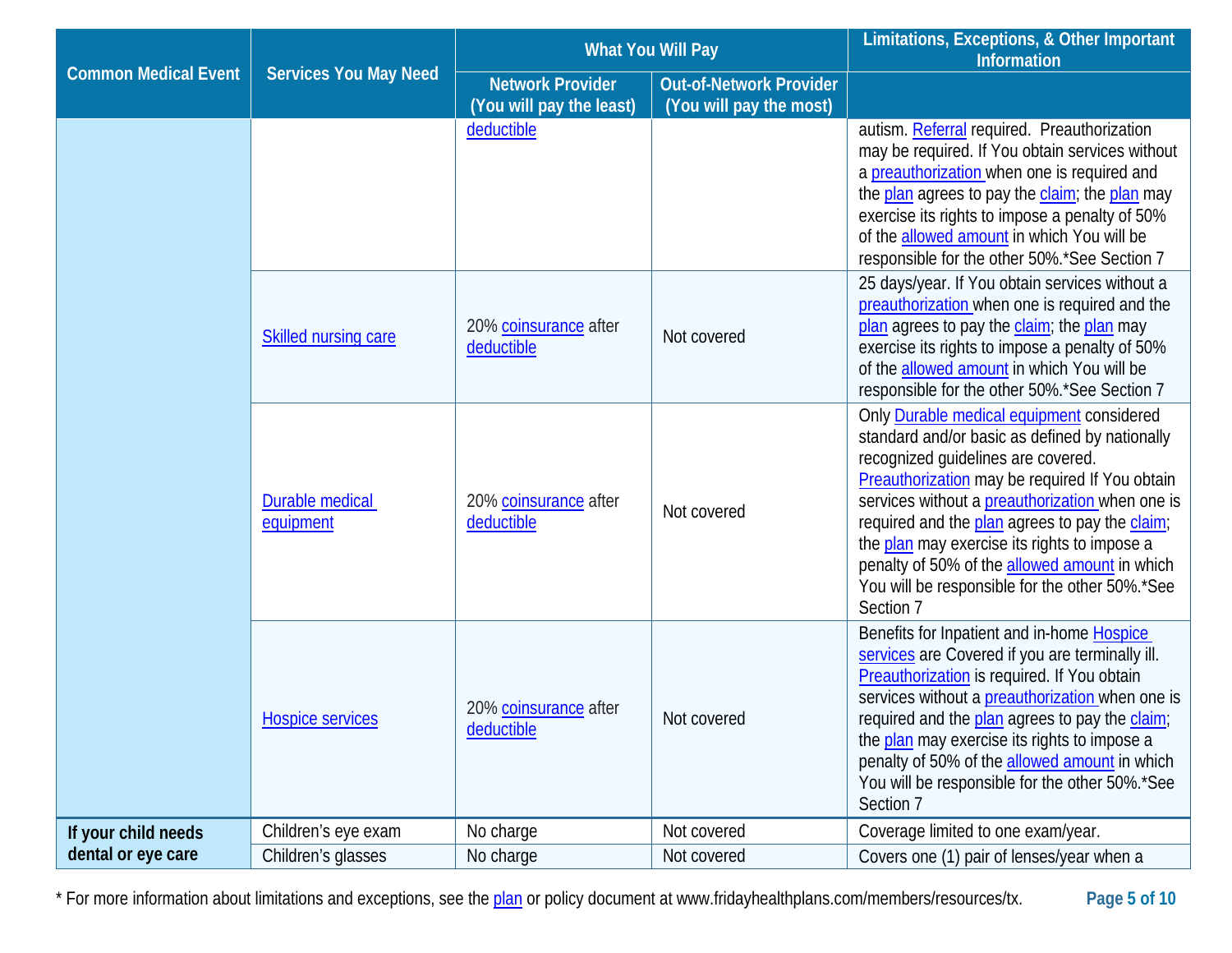|                      |                              | What You Will Pay                                   |                                                    | Limitations, Exceptions, & Other Important<br><b>Information</b>                  |
|----------------------|------------------------------|-----------------------------------------------------|----------------------------------------------------|-----------------------------------------------------------------------------------|
| Common Medical Event | <b>Services You May Need</b> | <b>Network Provider</b><br>(You will pay the least) | Out-of-Network Provider<br>(You will pay the most) |                                                                                   |
|                      |                              |                                                     |                                                    | prescription change is determined Medically<br>Necessary; One (1) pair of frames. |
|                      | Children's dental check-up   | Not covered                                         | Not covered                                        | Pediatric dental coverage can be purchased<br>separately as a stand-alone policy. |

### **Excluded Services & Other Covered Services:**

|                                                                                                                                                    |                                                                                                                    | Services Your Plan Generally Does NOT Cover (Check your policy or plan document for more information and a list of any other excluded services.) |
|----------------------------------------------------------------------------------------------------------------------------------------------------|--------------------------------------------------------------------------------------------------------------------|--------------------------------------------------------------------------------------------------------------------------------------------------|
| Abortion (Except in cases of rape, incest or<br>when the life of the mother is endangered)<br>Acupuncture<br>Bariatric surgery<br>Cosmetic surgery | Dental care (Adult & Children)<br>$\bullet$<br>Long-term care<br>Non-emergency care when traveling outside<br>U.S. | Routine foot care<br>Weight loss program                                                                                                         |
|                                                                                                                                                    |                                                                                                                    |                                                                                                                                                  |

| Other Covered Services (Limitations may apply to these services. This isn't a complete list. Please see your plan document.) |                                             |                                                  |  |
|------------------------------------------------------------------------------------------------------------------------------|---------------------------------------------|--------------------------------------------------|--|
| Chiropractic care (35 visits/year)                                                                                           | $\bullet$ Hearing aids (Once every 3 years) | Private duty nursing (limited to Inpatient only) |  |
|                                                                                                                              | Infertility treatment (up to diagnosis)     | Routine eye care (Adult) (1 exam per year)       |  |

Your Rights to Continue Coverage: There are agencies that can help if you want to continue your coverage after it ends. The contact information for those agencies is: Friday Health Plans at 1-844-451-4444. You may also contact your state insurance department at 1-800-252-3439. Other coverage options may be available to you, too, including buying individual insurance coverage through th[e Health Insurance](https://www.healthcare.gov/sbc-glossary/#health-insurance) [Marketplace.](https://www.healthcare.gov/sbc-glossary/#marketplace) For more information about th[e Marketplace,](https://www.healthcare.gov/sbc-glossary/#marketplace) visit [www.HealthCare.gov](http://www.healthcare.gov/) or call 1-800-318-2596.

Your Grievance and Appeals Rights: There are agencies that can help if you have a complaint against your [plan](https://www.healthcare.gov/sbc-glossary/#plan) for a denial of a [claim.](https://www.healthcare.gov/sbc-glossary/#claim) This complaint is called a [grievance](https://www.healthcare.gov/sbc-glossary/#grievance) or [appeal.](https://www.healthcare.gov/sbc-glossary/#appeal) For more information about your rights, look at the explanation of benefits you will receive for that medical [claim.](https://www.healthcare.gov/sbc-glossary/#claim) Your [plan](https://www.healthcare.gov/sbc-glossary/#plan) documents also provide complete information on how to submit a [claim,](https://www.healthcare.gov/sbc-glossary/#claim) [appeal,](https://www.healthcare.gov/sbc-glossary/#appeal) or a [grievance](https://www.healthcare.gov/sbc-glossary/#grievance) for any reason to your [plan.](https://www.healthcare.gov/sbc-glossary/#plan) For more information about your rights, this notice, or assistance, contact: Texas Department of Insurance at 1-800-578-4677 or visit https://www.tdi.texas.gov**.**

## **Does this plan provide Minimum Essential Coverage? Yes.**

[Minimum Essential Coverage](https://www.healthcare.gov/sbc-glossary/#minimum-essential-coverage) generally include[s plans,](https://www.healthcare.gov/sbc-glossary/#plan) [health insurance](https://www.healthcare.gov/sbc-glossary/#health-insurance) available through the [Marketplace](https://www.healthcare.gov/sbc-glossary/#marketplace) or other individual market policies, Medicare, Medicaid, CHIP, TRICARE, and certain other coverage. If you are eligible for certain types of [Minimum Essential Coverage,](https://www.healthcare.gov/sbc-glossary/#minimum-essential-coverage) you may not be eligible for the [premium tax credit.](https://www.healthcare.gov/sbc-glossary/#premium-tax-credits)

**Does this plan meet the Minimum Value Standards? Not Applicable**

If you[r plan](https://www.healthcare.gov/sbc-glossary/#plan) doesn't meet the [Minimum Value Standards,](https://www.healthcare.gov/sbc-glossary/#minimum-value-standard) you may be eligible for [a premium tax credit](https://www.healthcare.gov/sbc-glossary/#premium-tax-credits) to help you pay for a [plan](https://www.healthcare.gov/sbc-glossary/#plan) through the [Marketplace.](https://www.healthcare.gov/sbc-glossary/#marketplace)

**Language Access Services:**

Spanish (Español): Para obtener asistencia en Español, llame al 1-844-451-4444.

\* For more information about limitations and exceptions, see the [plan](https://www.healthcare.gov/sbc-glossary/#plan) or policy document at www.fridayhealthplans.com/members/resources/tx. **Page 6 of 10**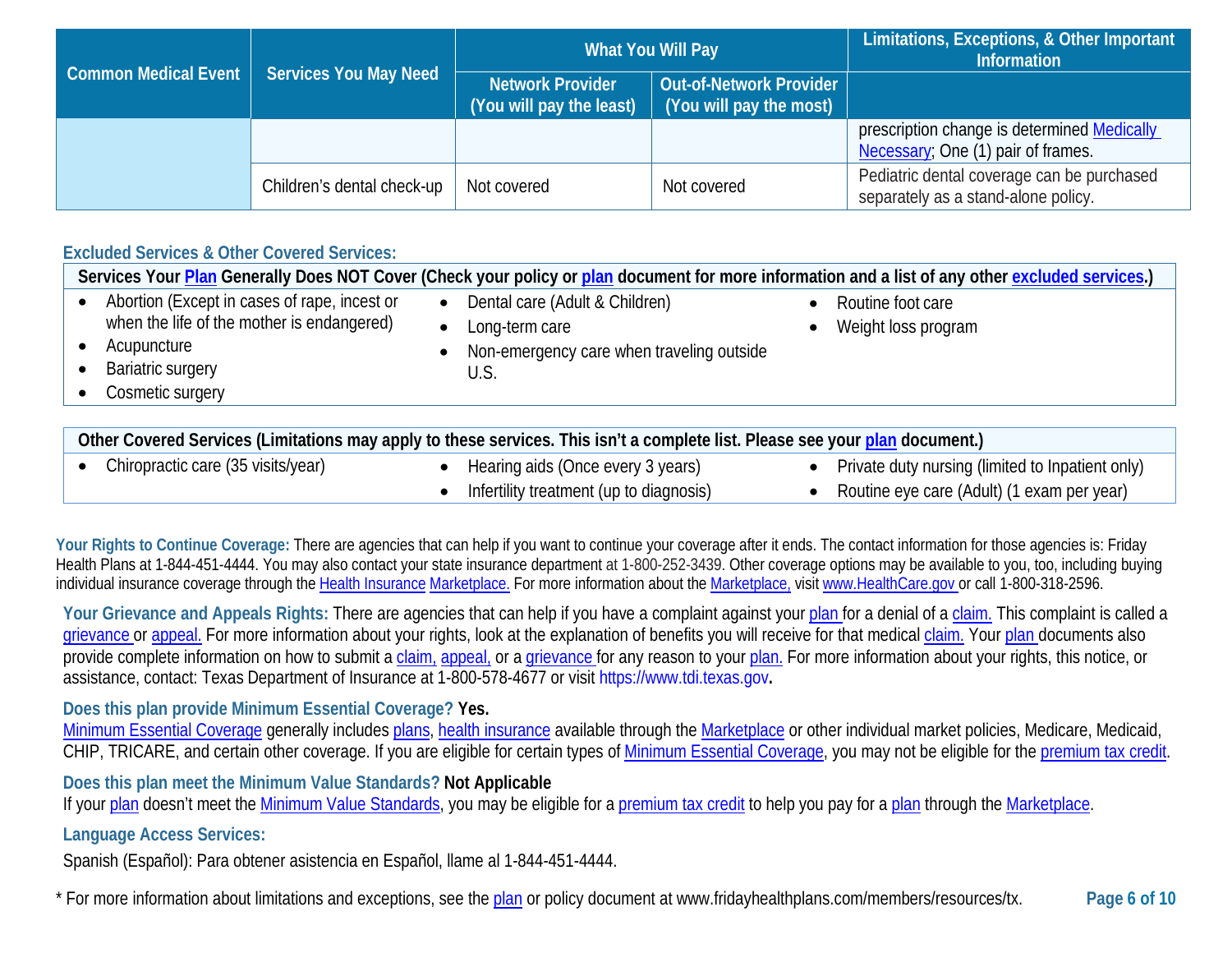# Tagalog (Tagalog): Kung kailangan ninyo ang tulong sa Tagalog tumawag sa 1-844-451-4444.

Chinese (中文): 如果需要中文的帮助, 请拨打这个号码 1-844-451-4444.

Navajo (Dine): Dinek'ehgo shika at'ohwol ninisingo, kwiijigo holne' 1-844-451-4444.

### *To see examples of how this [plan](https://www.healthcare.gov/sbc-glossary/#plan) might cover costs for a sample medical situation, see the next section.*

PRA Disclosure Statement: According to the Paperwork Reduction Act of 1995, no persons are required to respond to a collection of information unless it displays a valid OMB control number. The valid OMB control number for this information collection is **0938-1146**. The time required to complete this information collection is estimated to average **0.08** hours per response, including the time to review instructions, search existing data resources, gather the data needed, and complete and review the information collection. If you have comments concerning the accuracy of the time estimate(s) or suggestions for improving this form, please write to: CMS, 7500 Security Boulevard, Attn: PRA Reports Clearance Officer, Mail Stop C4-26-05, Baltimore, Maryland 21244-1850.

# **About these Coverage Examples:**



**This is not a cost estimator.** Treatments shown are just examples of how this [plan](https://www.healthcare.gov/sbc-glossary/#plan) might cover medical care. Your actual costs will be different depending on the actual care you receive, the prices your [providers](https://www.healthcare.gov/sbc-glossary/#provider) charge, and many other factors. Focus on the [cost-sharing](https://www.healthcare.gov/sbc-glossary/#cost-sharing) amounts [\(deductibles,](https://www.healthcare.gov/sbc-glossary/#deductible) [copayments](https://www.healthcare.gov/sbc-glossary/#copayment) and [coinsurance\)](https://www.healthcare.gov/sbc-glossary/#coinsurance) and [excluded services](https://www.healthcare.gov/sbc-glossary/#excluded-services) under the [plan.](https://www.healthcare.gov/sbc-glossary/#plan) Use this information to compare the portion of costs you might pay under different health [plans.](https://www.healthcare.gov/sbc-glossary/#plan) Please note these coverage examples are based on self-only coverage.

# **Peg is Having a Baby**

(9 months of in-network pre-natal care and a hospital delivery)

| ■ The plan's overall deductible | \$2,300    |
|---------------------------------|------------|
| Specialist coinsurance          | <b>20%</b> |
| Hospital (facility) coinsurance | 20%        |
| Other coinsurance               | <b>20%</b> |

#### **This EXAMPLE event includes services like:** [Specialist](https://www.healthcare.gov/sbc-glossary/#specialist) office visits *(prenatal care)*

Childbirth/Delivery Professional Services Childbirth/Delivery Facility Services [Diagnostic tests](https://www.healthcare.gov/sbc-glossary/#diagnostic-test) *(ultrasounds and blood work)* [Specialist](https://www.healthcare.gov/sbc-glossary/#specialist) visit *(anesthesia)*

| <b>Total Example Cost</b>       | \$12,700 |
|---------------------------------|----------|
| In this example, Peg would pay: |          |
| Cost Sharing                    |          |
| <b>Deductibles</b>              | \$2,300  |
| Copayments                      |          |

| <b>Total Example Cost</b>                                                                                              | \$12,700                     |
|------------------------------------------------------------------------------------------------------------------------|------------------------------|
| Coinsurance                                                                                                            | \$2,100                      |
| What isn't covered                                                                                                     |                              |
| Limits or exclusions                                                                                                   | \$60                         |
| The total Peg would pay is                                                                                             | \$4,460                      |
| <b>Managing Joe's Type 2 Diabetes</b><br>(a year of routine in-network care of a well-<br>controlled condition)        |                              |
| The plan's overall deductible<br><b>Specialist coinsurance</b><br>Hospital (facility) coinsurance<br>Other coinsurance | \$2,300<br>20%<br>20%<br>20% |

**This EXAMPLE event includes services like:** [Primary care physician](https://www.healthcare.gov/sbc-glossary/#primary-care-physician) office visits *(including disease education)* [Diagnostic tests](https://www.healthcare.gov/sbc-glossary/#diagnostic-test) *(blood work)* [Prescription drugs](https://www.healthcare.gov/sbc-glossary/#prescription-drug-coverage) [Durable medical equipment](https://www.healthcare.gov/sbc-glossary/#durable-medical-equipment) *(glucose meter)*

| <b>Total Example Cost</b> | \$5,600 |
|---------------------------|---------|
|                           |         |

| In this example, Joe would pay: |         |  |  |  |
|---------------------------------|---------|--|--|--|
| Cost Sharing                    |         |  |  |  |
| <b>Deductibles</b>              | \$2,300 |  |  |  |
| Copayments                      | \$0     |  |  |  |
| Coinsurance                     | \$400   |  |  |  |
| What isn't covered              |         |  |  |  |
| Limits or exclusions            | \$20    |  |  |  |
| The total Joe would pay is      | \$2,720 |  |  |  |

| Mia's Simple Fracture                          |  |  |  |  |
|------------------------------------------------|--|--|--|--|
| (in-network emergency room visit and follow up |  |  |  |  |
| care)                                          |  |  |  |  |

| The plan's overall deductible            | \$2,300    |
|------------------------------------------|------------|
| Specialist coinsurance                   | <b>20%</b> |
| <b>E</b> Hospital (facility) coinsurance | <b>20%</b> |
| Other coinsurance                        | 20%        |

**This EXAMPLE event includes services like:** [Emergency room care](https://www.healthcare.gov/sbc-glossary/#emergency-room-care-emergency-services) *(including medical* 

\* For more information about limitations and exceptions, see the [plan](https://www.healthcare.gov/sbc-glossary/#plan) or policy document at www.fridayhealthplans.com/members/resources/tx. **Page 7 of 10**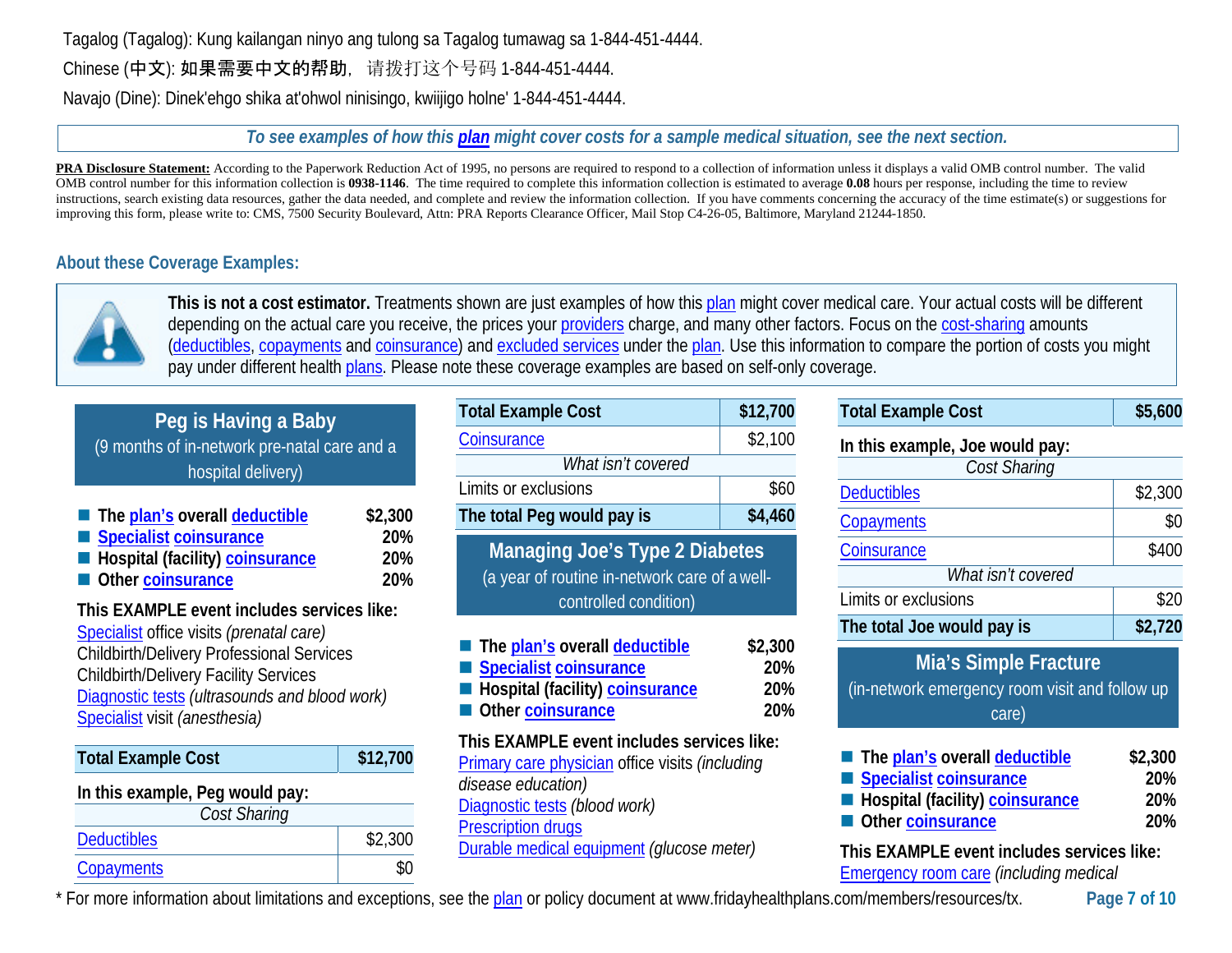| supplies)<br>Diagnostic test (x-ray)<br>Durable medical equipment (crutches)<br>Rehabilitation services (physical therapy) | <b>Total Example Cost</b>       | \$2,800 | <b>Total Example Cost</b>  | \$2,800 |
|----------------------------------------------------------------------------------------------------------------------------|---------------------------------|---------|----------------------------|---------|
|                                                                                                                            | In this example, Mia would pay: |         | Coinsurance                | \$100   |
|                                                                                                                            | Cost Sharing                    |         | What isn't covered         |         |
|                                                                                                                            | <b>Deductibles</b>              | \$2,300 | Limits or exclusions       | \$0     |
|                                                                                                                            | <b>Copayments</b>               | \$0     | The total Mia would pay is | \$2,400 |

The [plan](https://www.healthcare.gov/sbc-glossary/#plan) would be responsible for the other costs of these EXAMPLE covered services.

**Total Example Cost \$2,800**  $$100$ 

**The total Mia would pay is \$2,400**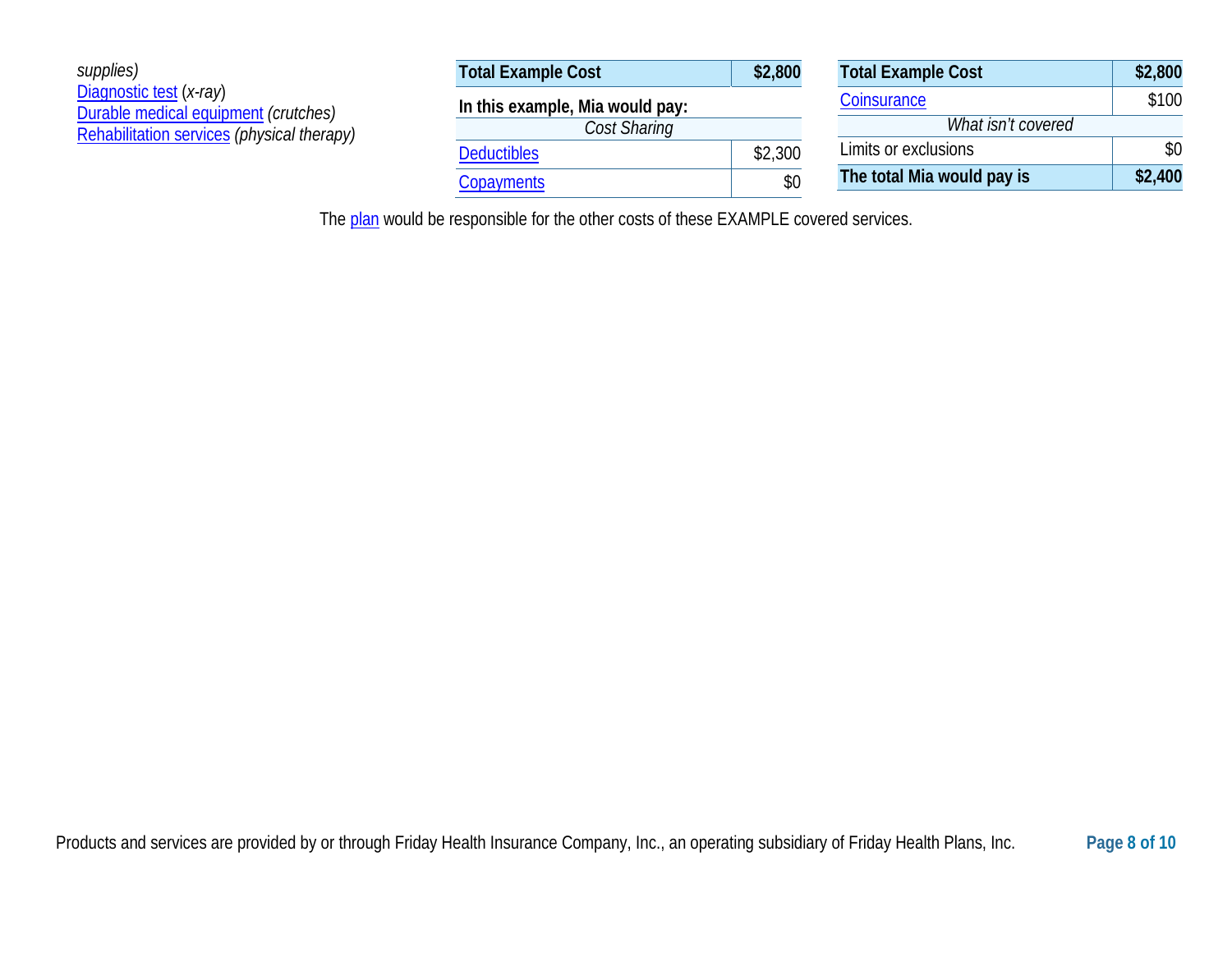#### **Multi-Language Insert Multi-language Interpreter Services**

**Spanish:** Si usted, o alguien a quien usted está ayudando, tiene preguntas acerca de Friday Health Plans, tiene derecho a obtener ayuda e información en su idioma sin costo alguno. Para hablar con un intérprete, llame al 1-844-451-4444.

Vietnamese: Nếu quý vị, hay ngườmà quý vị đang giúp đỡ có câu hỏi vềFriday Health Plans, quý vị sẽcó quyền được giúp và có thêm thông tin bằng ngôn ngữcủa mình miễn phí. Đểnói chuyện vớ mỗ thông dịch viên, xin gọi 1-844-451-4444.

Chinese: 如果您, 或您正在幫助的人, 有關於 Friday Health Plans方面的問題, 您有權利免費以您的母語得到幫助和訊息 想要跟一位翻譯員 通話,請致電 1-844-451-4444.

**Korean:** 만약 귀하 또는 귀하가 돕고 있는 어떤 사람이 Friday Health Plans 에 관해서 질문이 있다면 귀하는 그러한 도움과 정보를 귀하의 언어로 비용 부담없이 얻을 수 있는 권리가 있습니다. 그렇게 통역사와 얘기하기 위해서는 1-844-451-4444 로 전화하십시오.

**Russian:** Если у вас или лица, которому вы помогаете, имеются вопросы по поводу Friday Health Plans, то вы имеете право на бесплатное получение помощи и информации на вашем языке. Для разговора с переводчиком позвоните по телефону 1-844-451-4444.

**Amharic:** እርስዎ፣ ወይም እርስዎ የሚያግዙት ግለሰብ፣ ስለ Friday Health Plans ጥያቄ ካላችሁ፣ ያለ ምንም ክፍያ በቋንቋዎ እርዳታና መረጃ የማግኘት መብት አላችሁ። ከአስተርጓሚ ጋር ለመነጋገር፣ 1-844-451-4444 ይደውሉ።

 .اةی ةفلكت دون من بلغتك الضروریة والمعلومات المساعدة ىلع الحصول يف 1-844-451-4444 بخصوص أةلئس تساعده شخص لدى أو لدیك كان إن Plans Health Friday اقحل فلدیك **:Arabic** بـ اتصل مترجم عم للتحدث

**German:** Falls Sie oder jemand, dem Sie helfen, Fragen zum Friday Health Plans haben, haben Sie das Recht, kostenlose Hilfe und Informationen in Ihrer Sprache zu erhalten. Um mit einem Dolmetscher zu sprechen, rufen Sie bitte die Nummer 1-844-451-4444 an.

**French:** Si vous, ou quelqu'un que vous êtes en train d'aider, a des questions à propos de Friday Health Plans, vous avez le droit d'obtenir de l'aide et l'information dans votre langue à aucun coût. Pour parler à un interprète, appelez 1-844-451-4444.

Napali: यिद तपाई अाफ्ना लािग आफैं आवेदनको काम गद‼, वा कसैलाई मद्दत गद‼ हाजुहान्छ Friday Health Plans बारे प्राह‼ छन् भने आफ्नो मातृभाषामा ृ िन:शुल्क सहायता वा जानकार पाउने अिधकार छ । दोभाषे (इन्टरप्रेटर) सँग कु रा गनर्ुपरे 1-844-451-4444 मा फोन गनर्ुहोस् ।

Products and services are provided by or through Friday Health Insurance Company, Inc., an operating subsidiary of Friday Health Plans, Inc. **Page 9 of 10 Tagalog:** Kung ikaw, o ang iyong tinutulangan, ay may mga katanungan tungkol sa Friday Health Plans, may karapatan ka na makakuha ng tulong at impormasyon